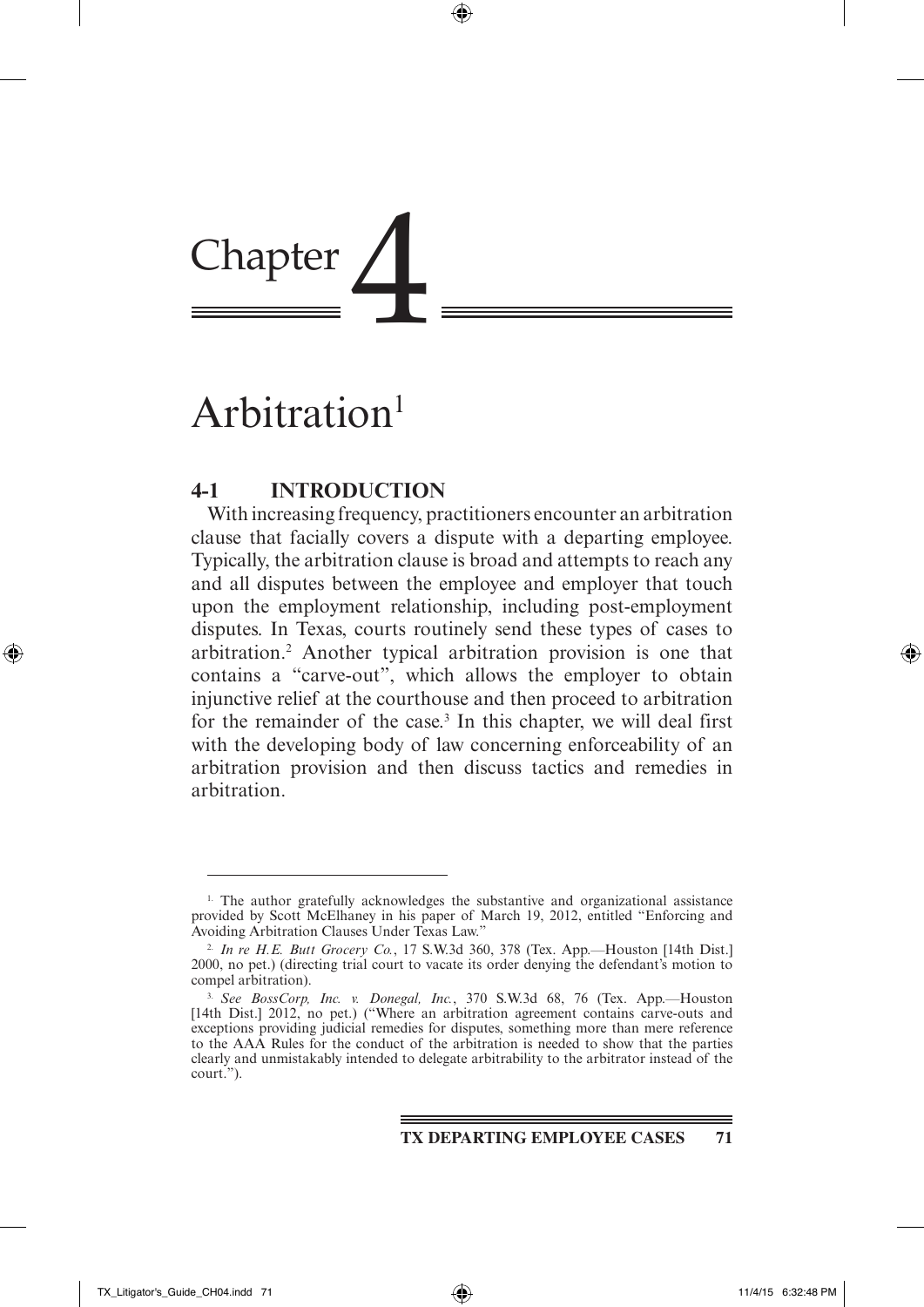# **4-2 Enforceability of an Arbitration Provision**

⊕

### **4-2:1 The Federal Arbitration Act**

Although courts have historically resisted enforcing arbitration agreements, the passage of the Federal Arbitration Act (FAA)<sup>4</sup> and the Texas General Arbitration Act (TAA) altered that trend.<sup>5</sup> Since the passage of the statutes, parties frequently invoke the FAA, which courts regularly use to enforce arbitration agreements.<sup>6</sup>

Courts normally analyze an arbitration agreement under the requirements of a particular state's general contract law.7 Congress intended the FAA to "exercise Congress' commerce power to the full[est]."8 Initially, there were some arguments that the language of FAA  $\S$  1 precluded the FAA from covering employment contracts,<sup>9</sup> but the Supreme Court held that this exception narrowly applies only to "workers actually engaged in the movement of goods in interstate commerce."10

The FAA requires a court to order a party to arbitrate its claims when there is an arbitration agreement to that effect.<sup>11</sup> Indeed, the FAA mandates a stay of a case until the arbitration has been completed.12 Additionally, a court may not delay arbitration pending discovery or pending mediation.13 However, a court may issues a preliminary injunction to preserve the status quo before the court determines that the issue is referable to arbitration.<sup>14</sup>

↔

### **72 TX Departing Employee Cases**

<sup>4.</sup> 9 U.S.C. § 1.

<sup>5.</sup> Tex. Civ. Prac. & Rem. Code § 171.

<sup>6.</sup> *See, e.g*.*, Thomas Petroleum, Inc. v. Morris*, 355 S.W.3d 94, 97 (Tex. App.—Houston [1st Dist.] 2011, pet. denied) (a party waived any objection to arbitration by invoking the FAA in court); *Ancor Holdings, LLC v. Peterson, Goldman & Villani, Inc.*, 294 S.W.3d 818, 829 (Tex. App.—Dallas 2009, no pet.).

<sup>7.</sup> *See, e.g*.*, In re AdvancePCS Health L.P.*, 172 S.W.3d 603, 606 (Tex. 2005).

<sup>8.</sup> *Allied-Bruce Terminix Cos. v. Dobson*, 513 U.S. 265, 277 (1995).

<sup>9.</sup> FAA § 1 excluded coverage of "contracts of employment of Seaman, Railroad employees, or any other class of workers engaged in foreign or interstate commerce."

<sup>10.</sup> *Circuit City Stores, Inc. v. Adams*, 532 U.S. 105, 112 (2001). 11. 9 U.S.C. § 4.

<sup>12.</sup> 9 U.S.C. § 3.

<sup>13.</sup> *In re Champion Techs., Inc.*, 173 S.W.3d 595, 599 (Tex. App.—Eastland 2005, pet. denied); *In re Heritage Bldg. Sys., Inc.*, 185 S.W.3d 539, 542 (Tex. App.—Beaumont 2006, no pet.).

<sup>14.</sup> *Janvey v. Alguire*, 647 F.3d 585, 594-95 (5th Cir. 2011) ("'[C]ongressional desire to enforce arbitration agreements would frequently be frustrated if the courts were precluded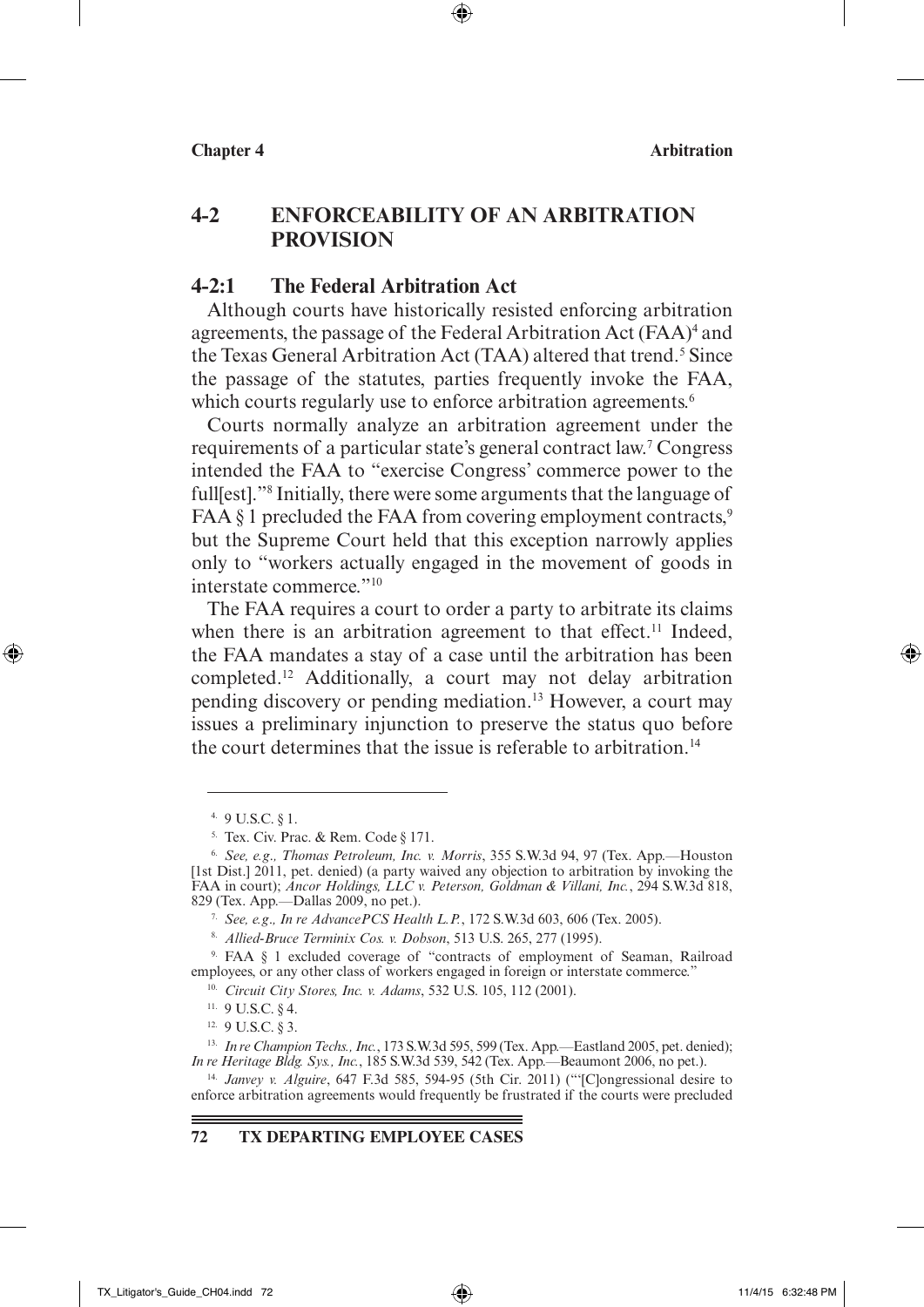### **Enforceability of an Arbitration Provision 4-2**

⊕

Because arbitration requires only that an agreement "involves commerce," seldom will the FAA not be invoked.15 The parties can choose to arbitrate under state arbitral rules alone,<sup>16</sup> but a reference to adoption of Texas substantive law in an arbitration clause does not preclude application of the FAA.17 Moreover, when the parties specifically adopt the FAA in their agreement, no additional showing is necessary.<sup>18</sup> If the arbitration agreement refers to the TAA alone, then the FAA probably is excluded.19 But, if the arbitration agreement does not specify, then both the TAA and the FAA apply.20

### **4-2:2 The Texas General Arbitration Act**

The TAA mirrors most of the substantive parts of the  $FAA^{21}$ ; however, the TAA excludes collective bargaining agreements and claims for workers' compensation benefits.22 Because of the supremacy clause, the FAA, which does not contain these exceptions, will pre-empt the TAA.<sup>23</sup> Further, the TAA requires enforcement of arbitration agreements,<sup>24</sup> and the trial court may not refuse to order arbitration.<sup>25</sup> Unlike under the FAA where an arbitration award may not be subject to additional contractual appellate review,<sup>26</sup> in Texas, the parties can contract for appellate

**TX Departing Employee Cases 73**

⊕

from issuing preliminary injunctive relief to preserve the status quo pending arbitration and, ipso facto, the meaningfulness of the arbitration process.'")

<sup>15.</sup> *See Lost Creek Mun. Util. Dist. v. Travis Indus. Painters, Inc.*, 827 S.W.2d 103, 105 (Tex. App.—Austin 1992, writ denied); *Mesa Operating Ltd., P'ship v. La. Intrastate Gas* 

<sup>&</sup>lt;sup>16.</sup> See Volt Info. Scis., Inc. v. Bd. of Trs. of Leland Stanford Junior Univ., 489 U.S. 468, 479 (1989).

<sup>17.</sup> *Mesa Operating, L.P. v. Louisiana Intrastate Gas Corp.*, 797 F.2d 238, 243-44 (5th Cir. 1986).

<sup>18.</sup> *In re AdvancePCS Health L.P.*, 172 S.W.3d 603, 606 n. 3 (Tex. 2005).

<sup>19.</sup> *Atlas Gulf-Coast, Inc. v. Stanford*, 299 S.W.3d 356, 358 (Tex. App.—Houston [14th Dist.] 2009, no pet.).

<sup>20.</sup> *In re Devon Energy Corp.*, 332 S.W.3d 543, 547 (Tex. App.—Houston [1st Dist.] 2009, orig. proceeding).

<sup>21.</sup> *See generally* Tex. Civ. Prac. & Rem. Code § 171.

<sup>22.</sup> *See* Tex. Civ. Prac. & Rem. Code § 171.002(a).

<sup>23.</sup> *In re Nexion Health at Humble, Inc.*, 173 S.W.3d 67, 69 (Tex. 2005).

<sup>24.</sup> *See* Tex. Civ. Prac. & Rem. Code § 171.021.

<sup>25.</sup> *See In re MHI P'ship, Ltd.*, 7 S.W.3d 918, 923 (Tex. App.—Houston [1st Dist.] 1999, orig. proceeding).

<sup>26.</sup> *Hall St. Assocs., L.L.C. v. Mattel, Inc.*, 552 U.S. 576, 590 (2008).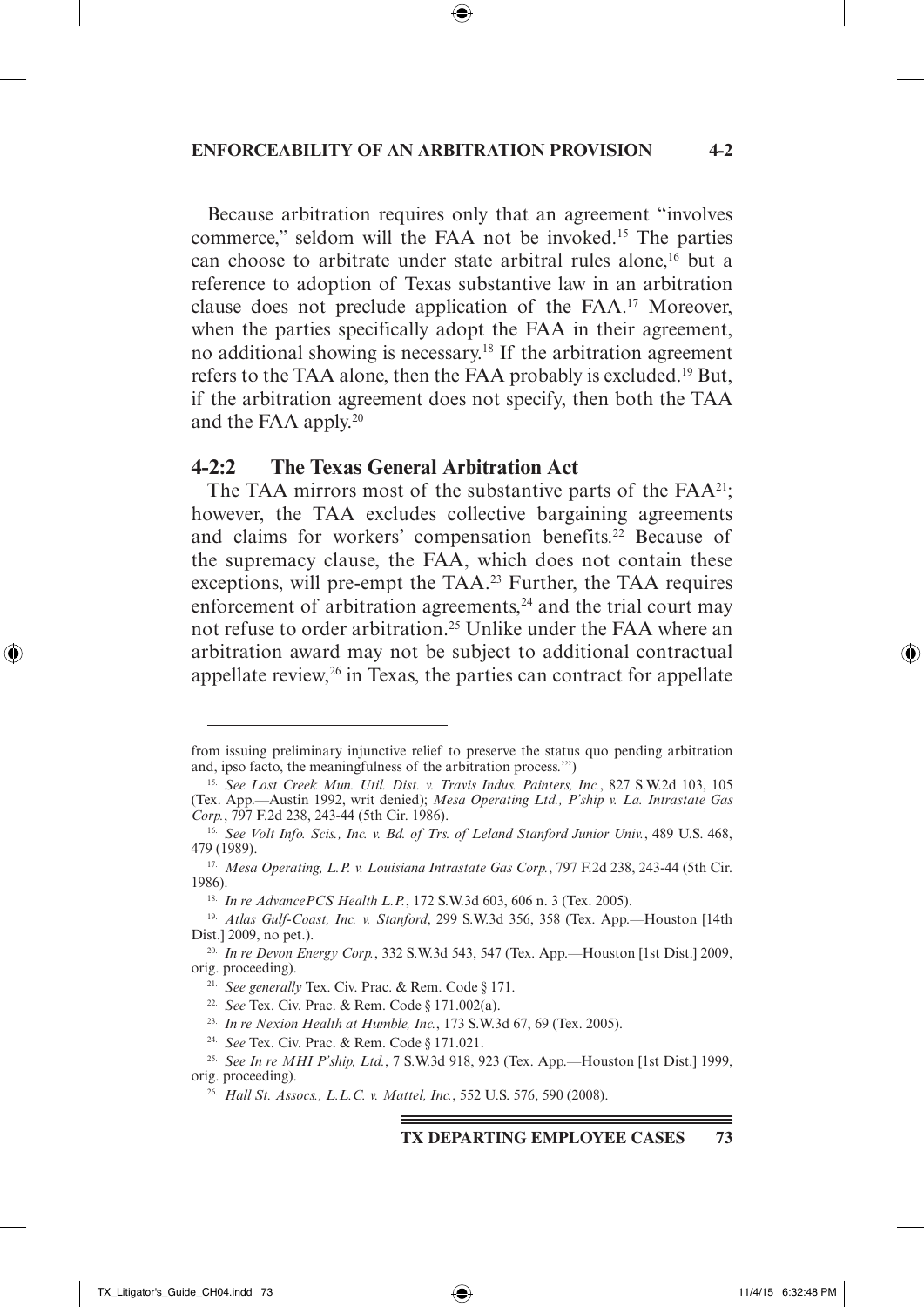review of an arbitrator's decision.<sup>27</sup> However, both the FAA and TAA specifically exclude immediate appellate review of orders compelling arbitration and when review is permissible the appellant must show that they lack an adequate appellate remedy.28

⊕

### **4-2:3 Enforceability of Arbitration Agreements**

In general, courts favor arbitration agreements<sup>29</sup> and address the validity of such agreements.<sup>30</sup> In comparison, in a case involving the enforceability of a noncompetition agreement, the U.S. Supreme Court confirmed the general rule that attacks on the validity of a contract, as opposed to attacks on the validity of an arbitration clause, should be presented to and decided by the arbitrator rather than the courts.<sup>31</sup> Texas law also provides that an arbitrator must decide an attack on the validity of a contract and not just an arbitration clause.<sup>32</sup> The parties may waive this rule by express provision in their arbitration agreement or by adoption of an arbitration rule to the same effect.<sup>33</sup>

Ordinarily, the first step in an arbitral proceeding is to determine whether the parties agreed to arbitrate a particular dispute. No specific language is required, as long as the parties and court

↔

 $\leftrightarrow$ 

<sup>27.</sup> *Compare Nafta Traders, Inc. v. Quinn*, 339 S.W.3d 84, 93 (Tex. 2011) (express authorization for appellate review) with *Forest Oil Corp. v. El Rucio Land & Cattle Co., Inc.*, 446 S.W.3d 58, 87 (Tex. App.—Houston [1st Dist.] 2014), *reh'g overruled* (Oct. 21, 2014), *petition for review abated* (July 24, 2015) ("Arbitration provision here does not show a clear agreement by the parties to provide courts with the authority to review . . .[w]ithout clear language in the arbitration agreement, we have no authority to conduct expanded judicial review"). review").<br><sup>28.</sup> *Frontera Generation Ltd. v. Mission Pipeline Co.*, 400 S.W.3d 102, 113 (Tex. App.—

Corpus Christi 2012, no pet.) (Mandamus relief is "generally not available to review orders compelling arbitration except upon a showing that "the district court did not have the discretion to stay the proceedings pending arbitration" or if the order compelling arbitration also "dismisses the entire case and is therefore a final rather than interlocutory, order.").

<sup>29.</sup> *In re Olshan Found. Repair Co.*, 328 S.W.3d 883, 893 (Tex. 2010); *Valero Energy Corp. v. Teco Pipeline Co.*, 2 S.W.3d 576, 590 (Tex. App.—Houston [14th Dist.] 1999, no pet.).

<sup>30.</sup> *Rent-A-Center W., Inc. v. Jackson*, 130 S. Ct. 2772, 2777-78 (2010); *Forest Oil Corp. v. McAllen*, 268 S.W.3d 51, 61 (Tex. 2008).

<sup>31.</sup> *Nitro-Lift Techs., L.L.C. v. Howard*, 133 S. Ct. 500, 503 (2012).

<sup>32.</sup> *In re Labatt Food Serv., L.P.*, 279 S.W.3d 640, 648 (Tex. 2009).

<sup>33.</sup> *See, e.g.*, AAA Commercial Arbitration Rules & Mediation Procedures, ¶ R-7.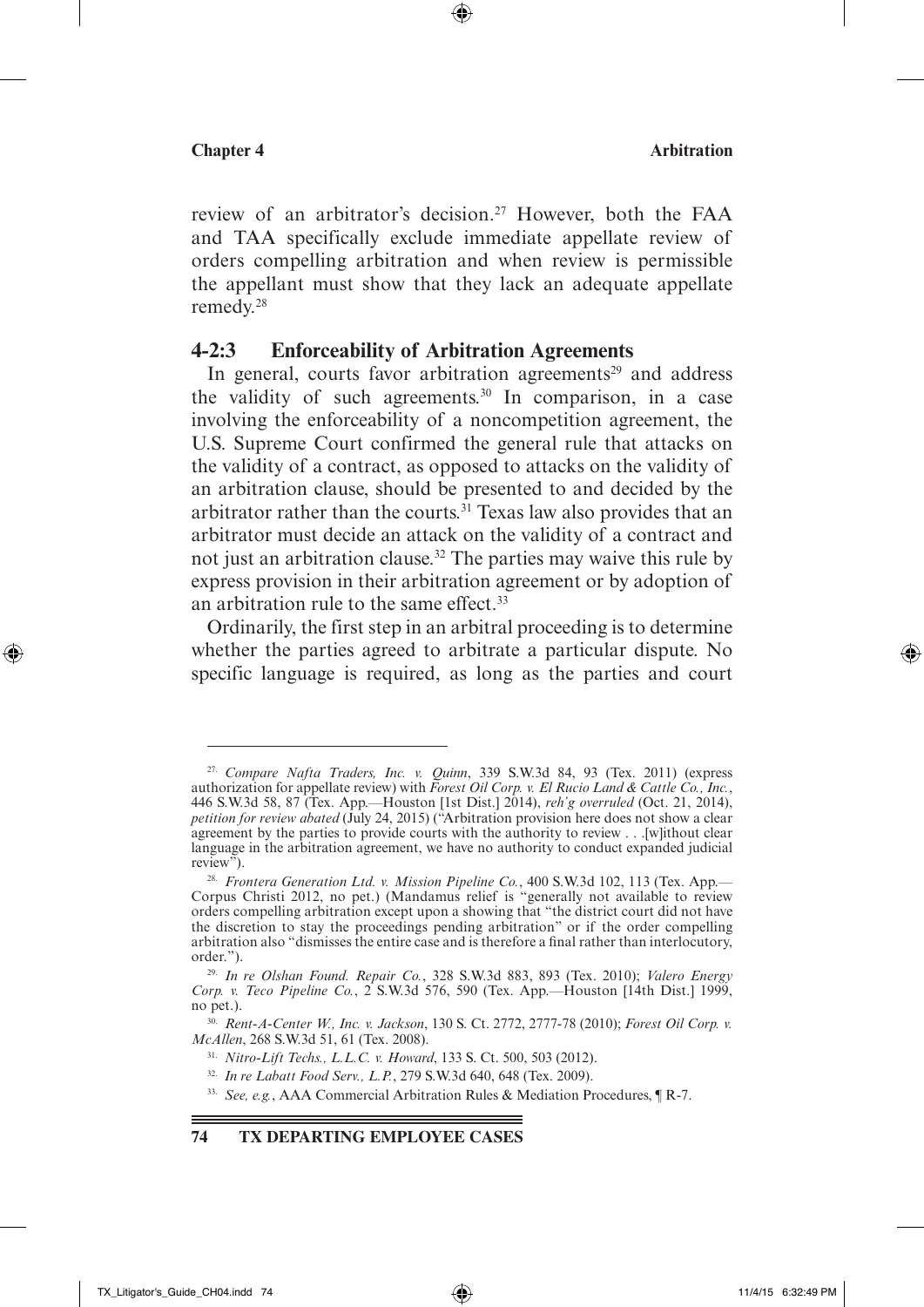### **Enforceability of an Arbitration Provision 4-2**

⊕

generally understand the arbitration obligation.34 Neither do the parties need to sign the agreement if they have evidence of assent.<sup>35</sup> Arbitration agreements do not need to be in the same contract that is at issue in the dispute; they can be incorporated by reference.<sup>36</sup>

From time to time, the issue of mutuality of obligation arises. For example, an employer's right to modify or alter an arbitration agreement retroactively is not enforceable, $37$  but an arbitration clause that reserves only a forward-looking right to amend is enforceable.38 The Texas Supreme Court also has held that an arbitration "policy" is binding on employees when published and when the employees are given notice; therefore, the employee is required to follow the program.39

General contract defenses are available for arbitration agreements, such as fraud, misrepresentation, or deceit, which may invalidate an arbitration agreement.<sup>40</sup> A court will rule on these issues. To illustrate, whether a party lacked mental capacity to assent to an arbitration contract was for the court to decide,<sup>41</sup> as compared to an arbitrator deciding whether the entire agreement was unenforceable.<sup>42</sup> Moreover, a material breach of an arbitration agreement can excuse a party from obligations under an arbitration clause.43 A Texas court found that a material breach by a party's interference with an accounting firm hired under an arbitration agreement to perform an accounting of production on a national gas project justified vacation of an arbitration award and a refusal to reorder arbitration.<sup>44</sup>

### **TX Departing Employee Cases 75**

⊕

<sup>34.</sup> *Belmont Constructors v. Lyondell Petrochemical Co.*, 896 S.W.2d 352, 356 (Tex. App.— Houston [1st Dist.] 1995, no pet.)

<sup>35.</sup> *In re AdvancePCS Health L.P.*, 172 S.W.3d 603, 606 (Tex. 2005); *Glass Producing Co., Inc. v. Jared Res., Ltd.*, 422 S.W.3d 68, 80 (Tex. App.—Texarkana 2014, no pet.) (Theories binding nonsignatories to "an arbitration clause [are]: '(1) incorporation by reference; (2) assumption; (3) agency; (4) alter ego; (5) equitable estoppel, and (6) third-party beneficiary'").

<sup>36.</sup> *In re AdvancePCS Health L.P.*, 172 S.W.3d 603, 606 (Tex. 2005). 37. *J.M. Davidson, Inc. v. Webster*, 128 S.W.3d 223, 238 (Tex. 2003).

<sup>38.</sup> *In re Odyssey Healthcare, Inc.*, 310 S.W.3d 419, 421, 424 (Tex. 2010).

<sup>39.</sup> *In re Halliburton Co.*, 80 S.W.3d 566, 568-69 (Tex. 2002).

<sup>40.</sup> *In re McKinney*, 167 S.W.3d 833, 835 (Tex. 2005).

<sup>41.</sup> *In re Morgan Stanley & Co., Inc.*, 293 S.W.3d 182, 190 (Tex. 2009).

<sup>42.</sup> *Will-Drill Res., Inc. v. Samson Res. Co.*, 352 F.3d 211, 212 (5th Cir. 2003).

<sup>43.</sup> *Hooters of Am., Inc. v. Phillips*, 173 F.3d 933, 935, 938, 940 (4th Cir. 1999).

<sup>44.</sup> *Tri-Star Petroleum Co. v. Tipperary Corp.*, 107 S.W.3d 607, 614-15 (Tex. App.—El Paso 2003, pet. denied).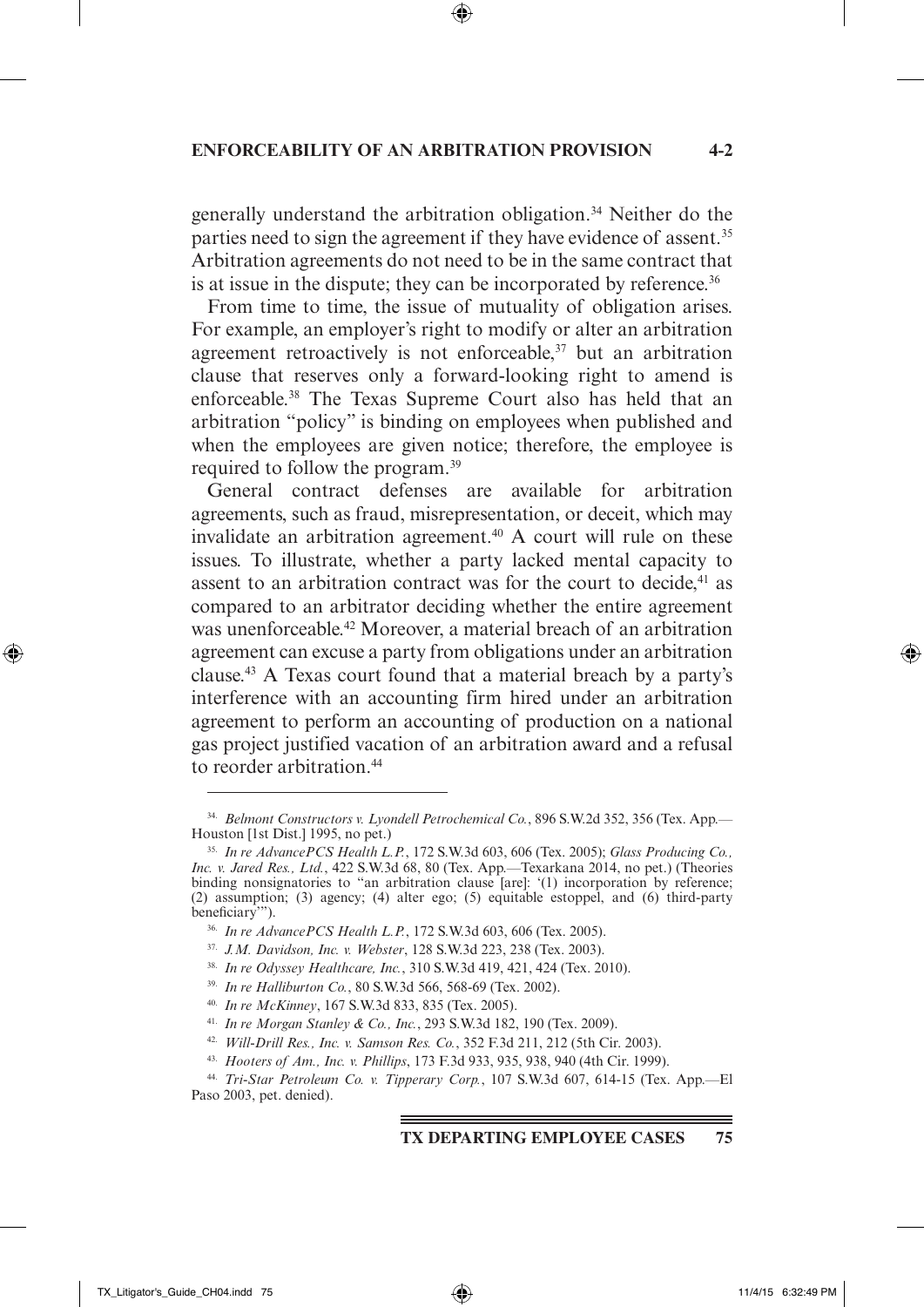Additionally, a party may waive the right to compel arbitration if it "substantially invokes" the judicial process prior to seeking an order compelling arbitration,<sup>45</sup> although the courts tend to be quite forgiving of parties who take multiple steps at the courthouse before invoking arbitration. For instance, filing a motion to transfer venue, mediating a case, engaging in written discovery, and conducting depositions when discovery was available in the arbitral forum did not waive arbitration.<sup>46</sup> To the contrary, moving for summary judgment or taking any other step to seek final resolution of the dispute constituted substantially invoking the judicial process to preclude compelling arbitration.<sup>47</sup>

 $\textcircled{\scriptsize{+}}$ 

Lastly, burdensome costs may invalidate an arbitration agreement. Courts have grappled with arbitration clauses that put substantial costs on an employee or former employee. The U.S. Supreme Court noted that requiring a current or former employee to pay substantial arbitration costs may invalidate an arbitration agreement.<sup>48</sup> Under Fifth Circuit law, the court determines the arbitration cost issue on a case-by-case basis which must be established upon an affirmative showing that the costs would prevent the litigant from having a full opportunity to pursue his or her claim.<sup>49</sup> The Texas Supreme Court has adopted a similar approach.<sup>50</sup>

# **4-3 Litigation of Disputes in Arbitration**

### **4-3:1 Instituting an Arbitration Proceeding**

Once one or more of the parties to a dispute determines that a matter should be arbitrated, an arbitration proceeding must be instituted. There are three ways to commence the arbitration process.

↔

<sup>45.</sup> *In re Serv. Corp. Int'l*, 85 S.W.3d 171, 174 (Tex. 2002); *Structured Capital Res. Corp. v. Arctic Cold Storage, LLC*, 237 S.W.3d 890, 896 (Tex. App.—Tyler 2007, no pet.).

<sup>46.</sup> *Granite Constr. Co. v. Beaty*, 130 S.W.3d 362, 367 (Tex. App.—Beaumont 2004, no pet.).

<sup>47.</sup> *Williams Indus., Inc. v. Earth Dev. Sys. Corp.*, 110 S.W.3d 131, 134, 139-40 (Tex. App.—Houston [1st Dist.] 2003, no pet.).

<sup>48.</sup> *Green Tree Fin. Corp. v. Randolph*, 531 U.S. 79, 90-91 (2000).

<sup>49.</sup> *Williams v. Cigna Fin. Advisors, Inc.*, 197 F.3d 752, 763 (5th Cir. 1999).

<sup>50.</sup> *In re FirstMerit Bank, N.A.*, 52 S.W.3d 749, 756 (Tex. 2001).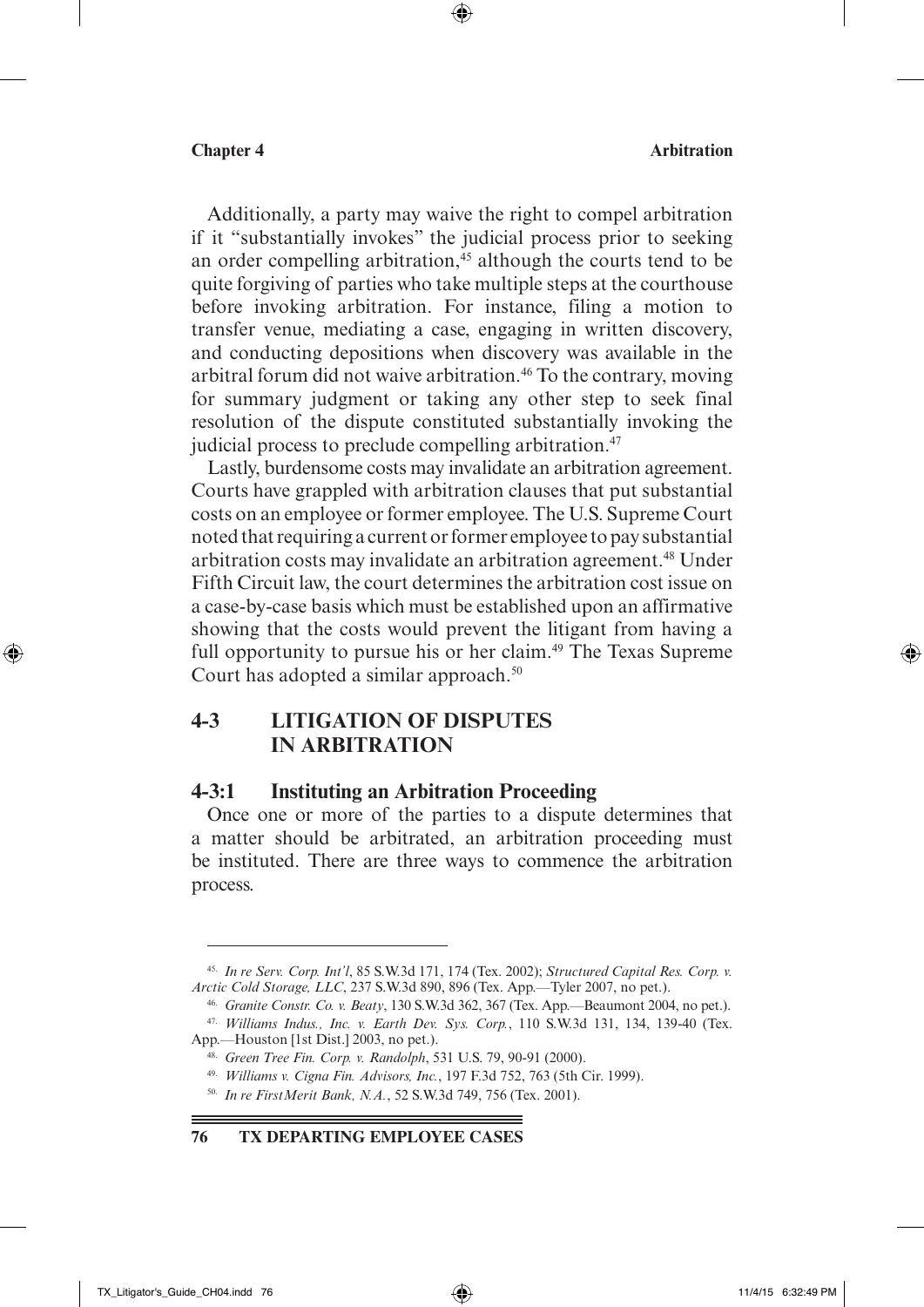### **Litigation of Disputes in Arbitration 4-3**

### **4-3:1.1 Submission**

This usually occurs when there is no prior agreement to arbitrate. Essentially, the parties' counsel determine the "recipe" for the arbitration process. Recipe factors to consider include:

 $\textcircled{\scriptsize{*}}$ 

- 1. The scope of the arbitration;
- 2. Whether other parties will need to be included;
- 3. Whether the entire dispute should be arbitrated;
- 4. Whether and how the arbitration will be administered;
- 5. The number of arbitrators that will compose the arbitral panel;
- 6. Whether the parties will want to select the arbitrators before arbitration or will agree on a process for arbitrator selection;
- 7. How the costs of arbitration will be determined and allocated;
- 8. Whether the parties will want to limit discovery, motions, or any other procedures;
- 9. Whether arbitrator authority will be limited; and
- 10. Whether remedies will be limited.

The submission agreement that outlines the determined arbitration process can be simple by relying upon the rules of the administrative authority, or it can be detailed. However the more detailed the document, the more difficult the submission by arbitration because the parties probably are already embroiled in a dispute.

### **4-3:1.2 Initiation by Demand or Notice**

Arbitration most commonly begins by this method. One party provides a demand or notice to the other in accordance with an arbitration clause. The demand generally looks like a scaled-down petition or complaint, establishing the subject matter of the dispute and giving notice to the arbitral institution. Either the demand or the institution will determine the applicable rules, the arbitrators who will preside over the dispute, and the location for the proceeding. Common practice is to prepare the arbitration demand consistent

⊕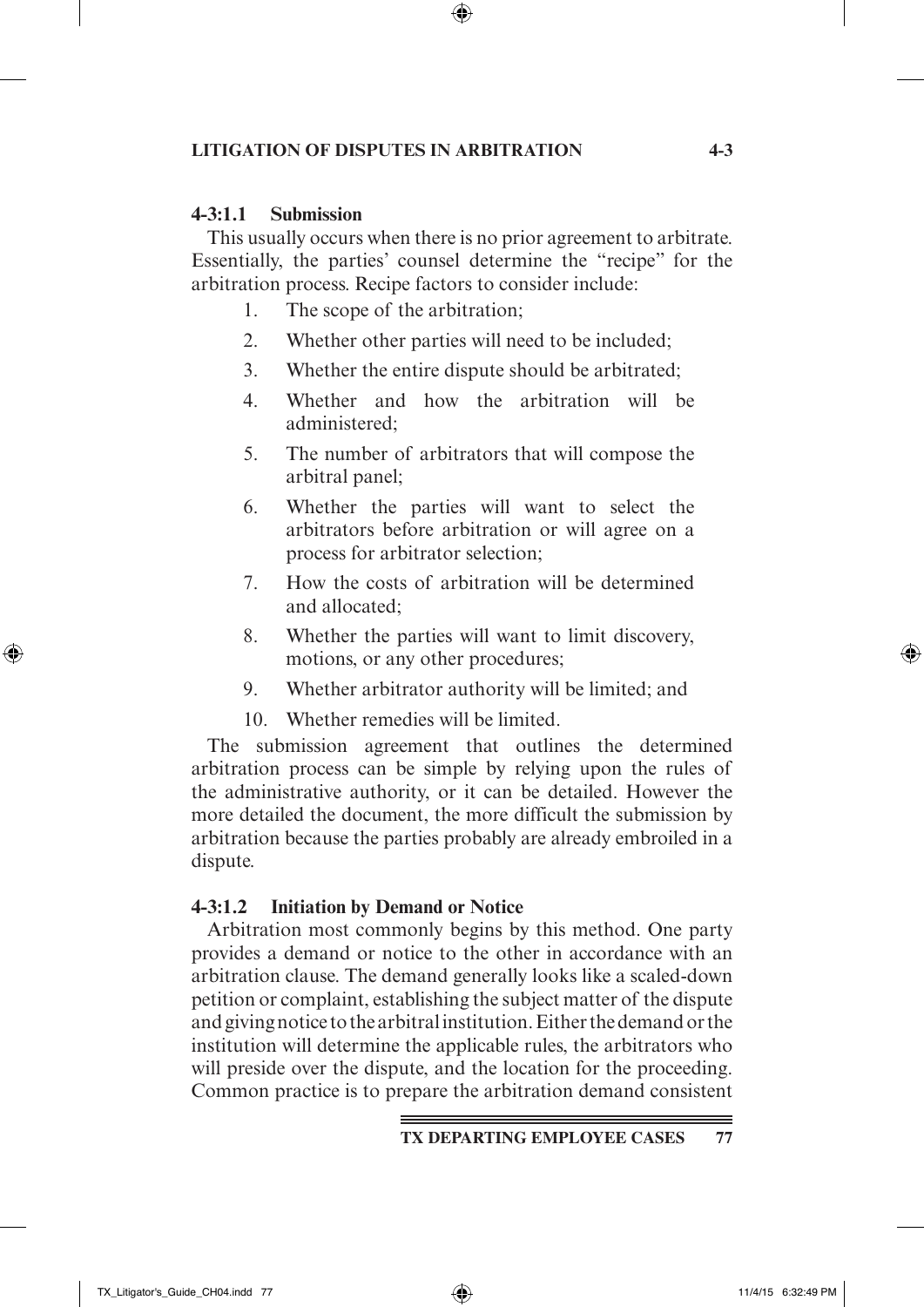with a contract's arbitration clause and applicable rules and to request the arbitrator to order a remedy. The opposing party may submit an answer or answering statement to the demand and also may make a counterclaim. An answer, while not always required, is usually filed, especially if the opposing party chooses to raise specific defenses other than a general denial. It is beneficial to set out in detail the issues in dispute in the demand and answer (and counterclaim), which frame the dispute.

 $\textcircled{\scriptsize{+}}$ 

Arbitral institutions allow for expedited procedures<sup>51</sup> in certain matters, which regularly involve amounts in controversy below a specific threshold.52 Even in larger arbitrations, the parties can agree to expedited procedures. Indeed, some arbitration clauses specify that an arbitration award must be granted within days of the initial submission to arbitration.

After the demand is filed, the administrating authority sets an administrative conference for the parties and the selected  $arbitrary(s)$  to plan a scheduling order. The arbitrator(s) then issues an order that outlines in fairly great detail all time limitations, the amount of discovery to be taken, the form of the award, and various other matters.

### **4-3:1.3 Court Order**

↔

If the court order is a result of a motion to compel arbitration, then the court will order one party to make a demand for arbitration. When the arbitration is court-annexed, or court-mandated, the court initiates the arbitration by an order that includes decisions concerning arbitrator selection, location, and rules. Depending on the circumstances, court-annexed arbitration may or may not be binding.

# **4-4 Selection of the Arbitrator**

One of the greatest benefits of arbitration is that you can choose the arbitrator(s). Arbitrator selection is crucial because the arbitrator is the judge of both the law and the facts. Except in very limited instances, absent prejudicial misconduct that justifies vacature of the award, the arbitrator's decision is largely immune

**78 TX Departing Employee Cases**

TX\_Litigator's\_Guide\_CH04.indd 78 11/4/15 6:32:49 PM

<sup>51.</sup> *See, e.g.*, AAA Commercial Rules, ¶¶ E-1 – E-10*.* 

<sup>52.</sup> *See, e.g.*, AAA Commercial Rules, ¶ E-2.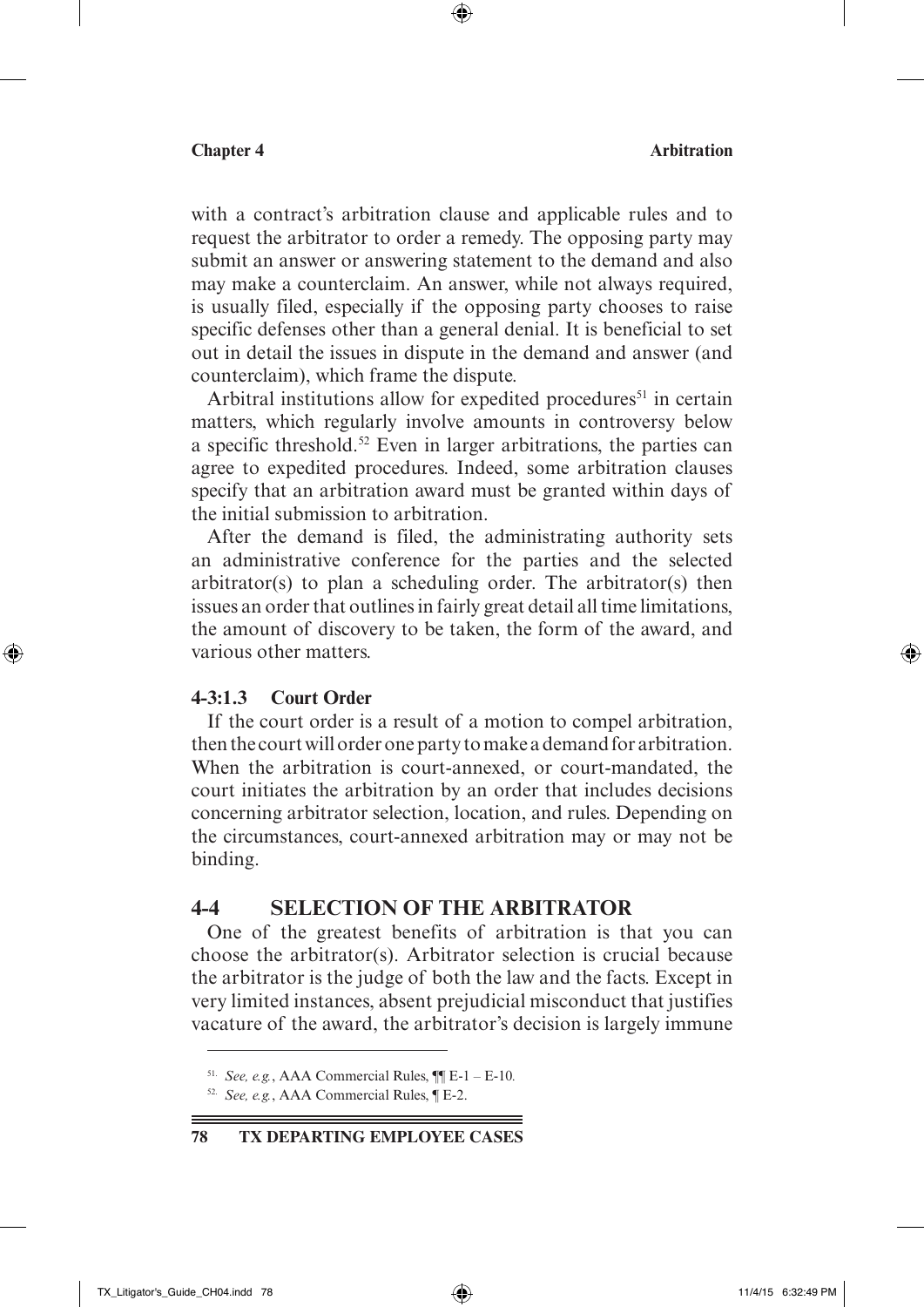### **Selection of the Arbitrator 4-4**

from judicial supervision or review. The most common method of arbitrator selection comes with the help of an administrative body. The American Arbitration Association (AAA) outlines the traditional and best-known arbitrator-selection process The AAA assembles a list of five to ten appropriate arbitrators from a larger pool of qualified panelists and provides the parties with the arbitrators' biographical information. Then the parties select from that list the arbitrators to sit on their panel. The parties can choose to alternatively "strike" a panelist until only one remains, or to select certain panelists and, to the extent their selections overlap, allow the administrator to choose an arbitrator acceptable to both parties. A third selection method is for each party to rank the arbitrators in order of preference, after which the administrator chooses the highest-ranked panelists that overlap each list.

 $\textcircled{\scriptsize{+}}$ 

In the case of three panelists, often the parties' arbitration agreement requires two "party-appointed" arbitrators, one selected by each side, and one jointly selected "neutral arbitrator", a process that is unnecessary, expensive, and cumbersome. In the past, particularly in labor arbitrations, the party-appointed arbitrator would maintain contact with the parties throughout the arbitration process, but now this is the exception rather than the rule.<sup>53</sup> Today, the most common practice is for the "party-appointed arbitrator" to communicate with the appointing party only until the jointlyappointed "neutral" is selected, after which all three arbitrators become "neutral."54

Cooperation between counsel about arbitration selection varies. Each party communicates almost entirely with the case manager and designates respective preferences according to the applicable process. Occasionally, counsel may give additional input to the case administrator concerning attributes of a neutral arbitrator that they would find most acceptable. In some instances, adverse counsel may even agree on arbitrator selection.

Once a particular candidate is suggested or a list is provided, diligent counsel engages in collecting information about the potential arbitrators. Paradoxically, the more first-hand knowledge

↔

<sup>53.</sup> *See, e.g.*, AAA Commercial Rules, ¶ R-17*.* 

<sup>54.</sup> *See, e.g.*, AAA Commercial Rules, ¶ R-18*.*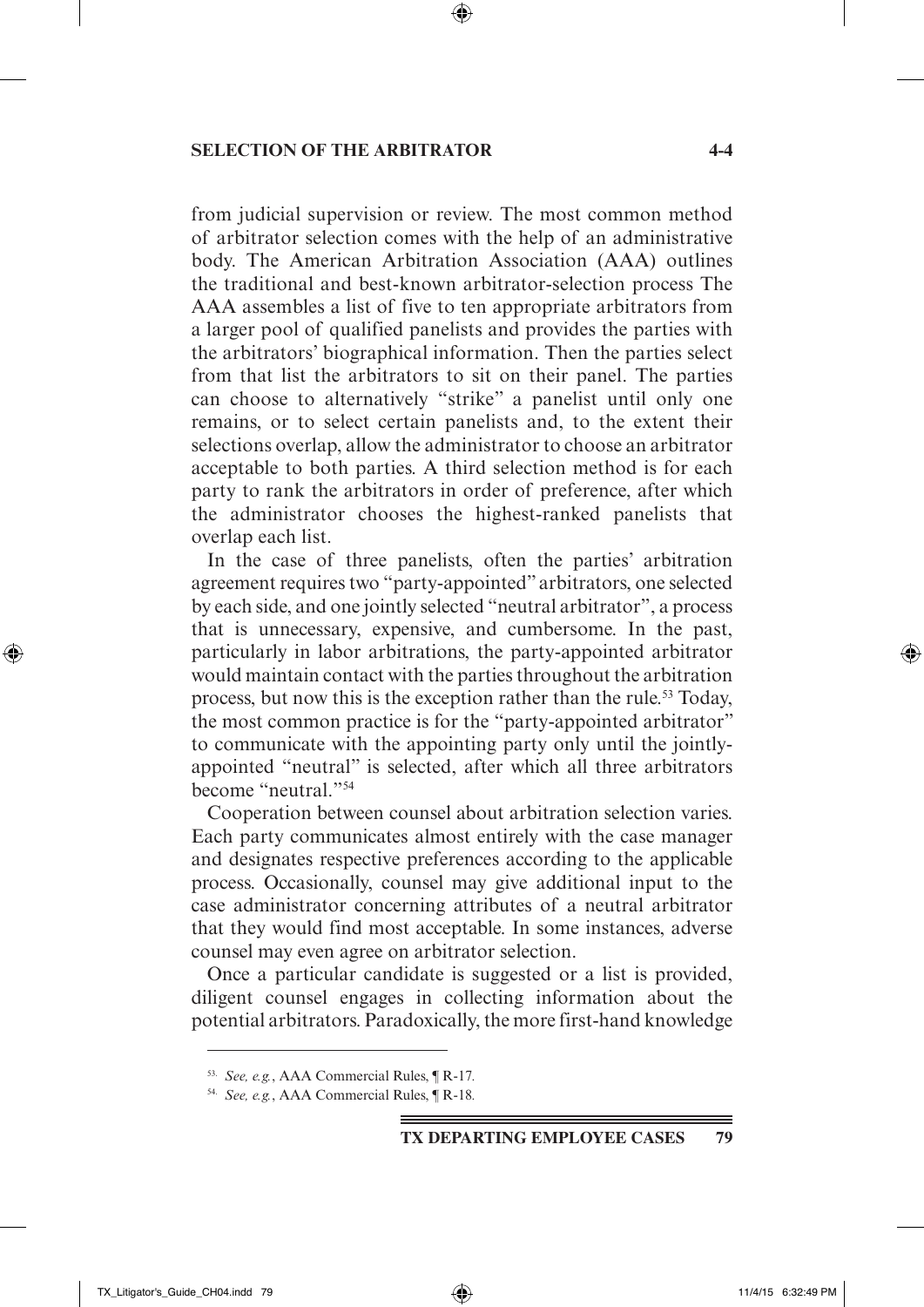that counsel or one of the parties has about an arbitrator, the more likely that arbitral prospect will be stricken as unsuitable. The ability to obtain information about arbitral candidates is limited only by the creativity of counsel. Below is a list of common sources of information.

 $\textcircled{\scriptsize{+}}$ 

Spend the necessary time on arbitrator selection. Choice of arbitrator is often the single most important decision you will make in your case.

### **4-4:1 Biographical Resumes**

All arbitrators provide biographical information, usually in the form of a resume. The resumes are detailed and specific, particularly given the burden that current case law places upon arbitrators regarding disclosure.55 Under recent AAA practices, arbitrators' biographies have become even more detailed and elaborate. Additionally, each time arbitrators are appointed, their biographies are furnished to the parties, and they must certify that their information is current. Certainly, the parties should not limit themselves to the biographical information furnished by the AAA. Other sources, such as directories, may provide additional biographical information. Certainly, the internet hosts a wealth of information, like the biographies posted on personal, organizational, and other professional webpages of alternative dispute resolutions professionals. Counsel should also search for biographical information in professional or general social media or other databases.

### **4-4:2 Books and Articles**

Any books, articles, or CLE papers given by a candidate may contain personal information about that candidate. These writings may indicate an arbitrator's understanding of certain subject matters, as well as potentially provide insight into an arbitrator's approach to and views about the arbitral process or the subject matter at hand.

**80 TX Departing Employee Cases**

↔

<sup>55.</sup> *See, e.g., Blue Cross Blue Shield v. Juneau*, 114 S.W.3d 126, 133 (Tex. App.—Austin 2003, no pet.); *see also Karlseng v. Cooke*, 346 S.W.3d 85, 91 (Tex. App.—Dallas 2011, pet. denied).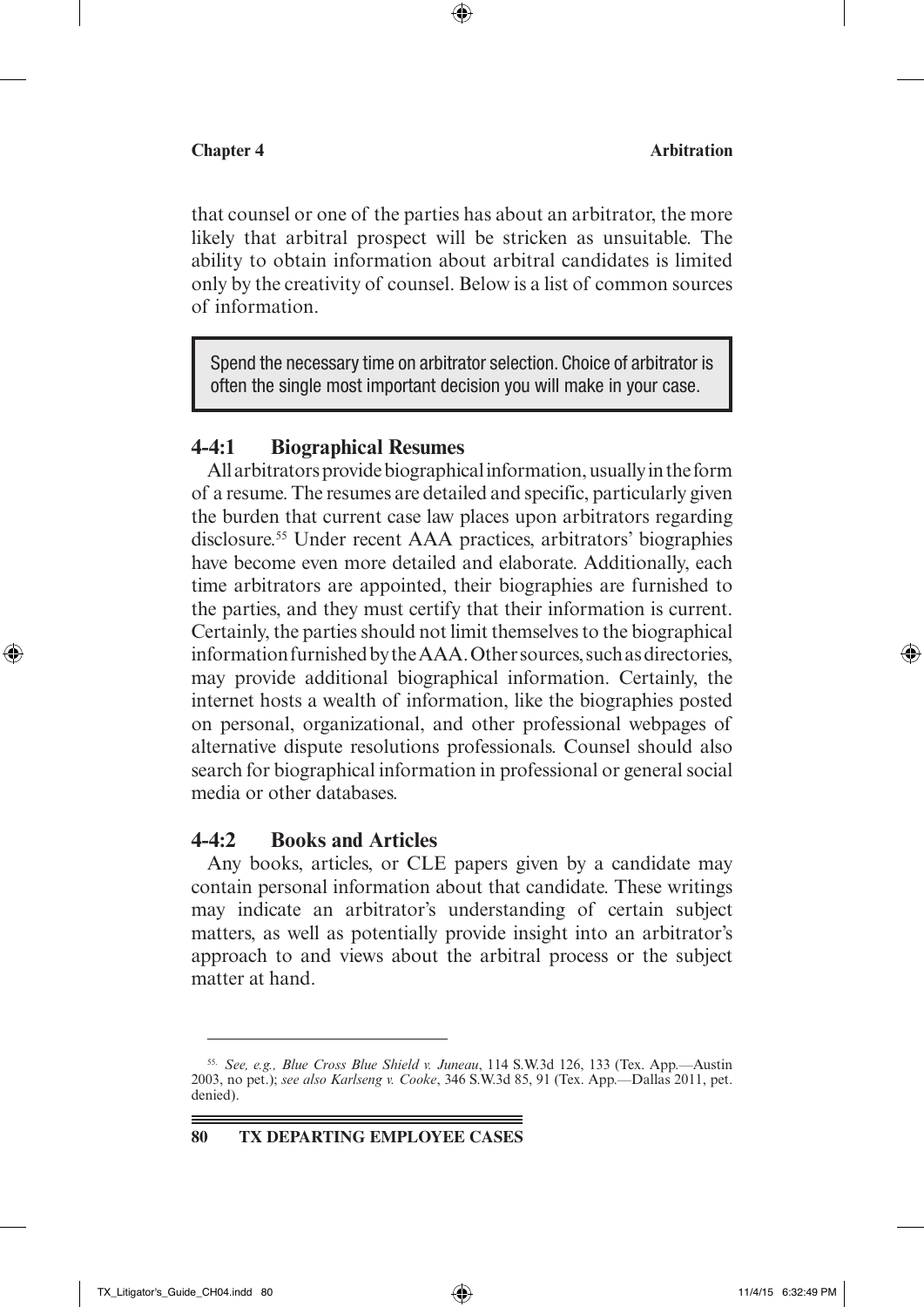### **Expedited Procedures 4-5**

### **4-4:3 Word-of-Mouth**

A time-honored method for determining whether an arbitrator is suitable is "word-of-mouth." Inquiries to members of one's firm, members of former firms where the arbitrator has served, professional friends and colleagues, and anyone who practiced in front of the arbitrator often provide the richest information about the arbitrator. Occasionally, firms or services may provide copies of opinions or other information about the arbitrators. As in all cases, the sources must be evaluated for reliability and relevancy, with a more recent arbitral experience likely being the most reliable.

 $\textcircled{\scriptsize{+}}$ 

Concerning the qualities one should expect from an arbitrator, the foremost is fairness. An arbitrator should be a person of integrity and sound judgment and, if possible, should have expertise or specialized knowledge in the involved subject matter. The arbitrator should be completely impartial, having no interest in the outcome. Accordingly, before selection, each candidate must disclose any potential conflicts of interest after reviewing a list of the parties, counsel, witnesses, and other relevant information. Arbitrators have a duty to provide supplemental disclosures at any time appropriate, particularly when new parties or potential witnesses are added, or if information comes to mind that was not considered previously.

The arbitrator should avoid any appearance of impropriety. For that reason, arbitrators may not engage in any direct communication with the parties or their counsel after neutral arbitration selection (except when the opposition is present). An advantage of an arbitral administrator is that communications can be made through the administrator to create a buffer. Additionally, counsel first sends filings to the administrator, although some procedures allow for direct submission to the arbitrator with copies sent to the administrator. The foregoing procedures are important and valuable in maintaining arbitrator neutrality.

### **4-5 Expedited Procedures**

In the case of a claim for injunction, time is extraordinarily important to the prosecuting party. It is imperative to make the administrative body aware that a party is seeking expedited relief for a claim.

⊕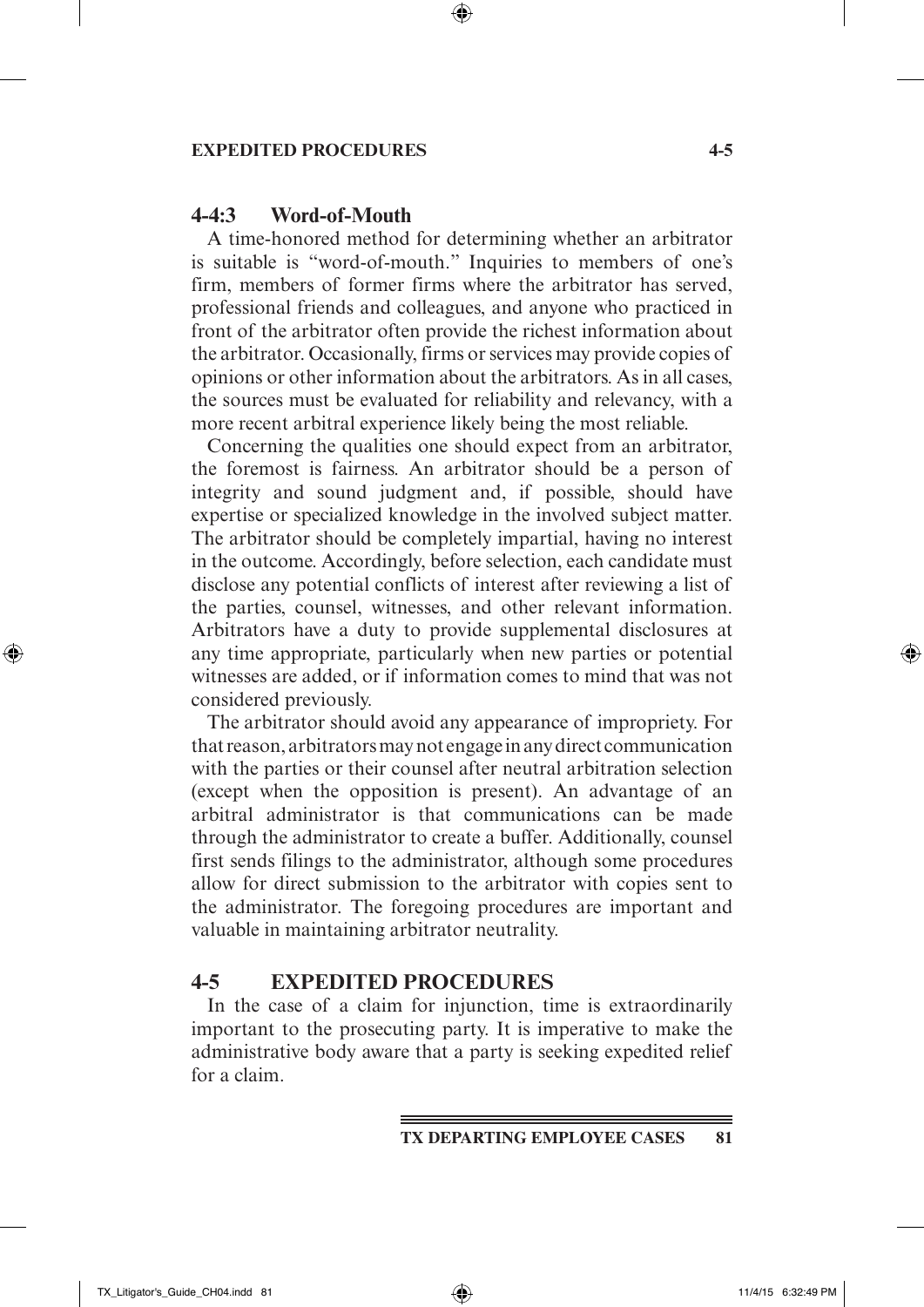Courts do not address specifically the actions parties and their counsel should take when there is a broad-based arbitration clause with no carve-out; however, the AAA commercial arbitration rules do address this issue. Rule 34(a) states: "the arbitrator may take whatever interim measures he or she deems necessary, including injunctive relief and measures for the protection or conservation of property and the disposition of perishable goods." Rule 34(c) also states: "The request for interim measures addressed by a party to a judicial authority shall not be deemed incompatible with the agreement to arbitrate or a waiver of the right to arbitrate."

 $\textcircled{\scriptsize{+}}$ 

You will often want to use expedited procedures in departing employee cases. Know the rules, and be firm (but polite) with your case administrator about taking advantage of them.

# **4-6 Emergency Arbitration**

### **4-6:1 Appointment of Emergency Arbitrator**

After a party who needs emergency protection notifies the AAA and other pertinent parties in writing of the relief's nature and the reasons that the relief needs to be emergent, then (within one business day of receipt) the AAA will appoint a single emergency arbitrator from a designated panel that rules on emergency applications.56 Immediately after being selected, the arbitrator will then divulge any circumstances that might affect his or her objectivity. Any challenge to the selection of the emergency arbitrator must be stated within one business days from the time the  $AAA$  discloses their choice.<sup>57</sup>

### **4-6:2 Schedule**

Within two business days (at the very latest), the emergency arbitrator must create a schedule for consideration of the

⊕

<sup>56.</sup> *See, e.g.*, AAA Emp't Arbitration Rules & Mediation Procedures, ¶ O-2.

<sup>57.</sup> *See, e.g.*, AAA Emp't Arbitration Rules & Mediation Procedures, ¶ O-2*.*

**<sup>82</sup> TX Departing Employee Cases**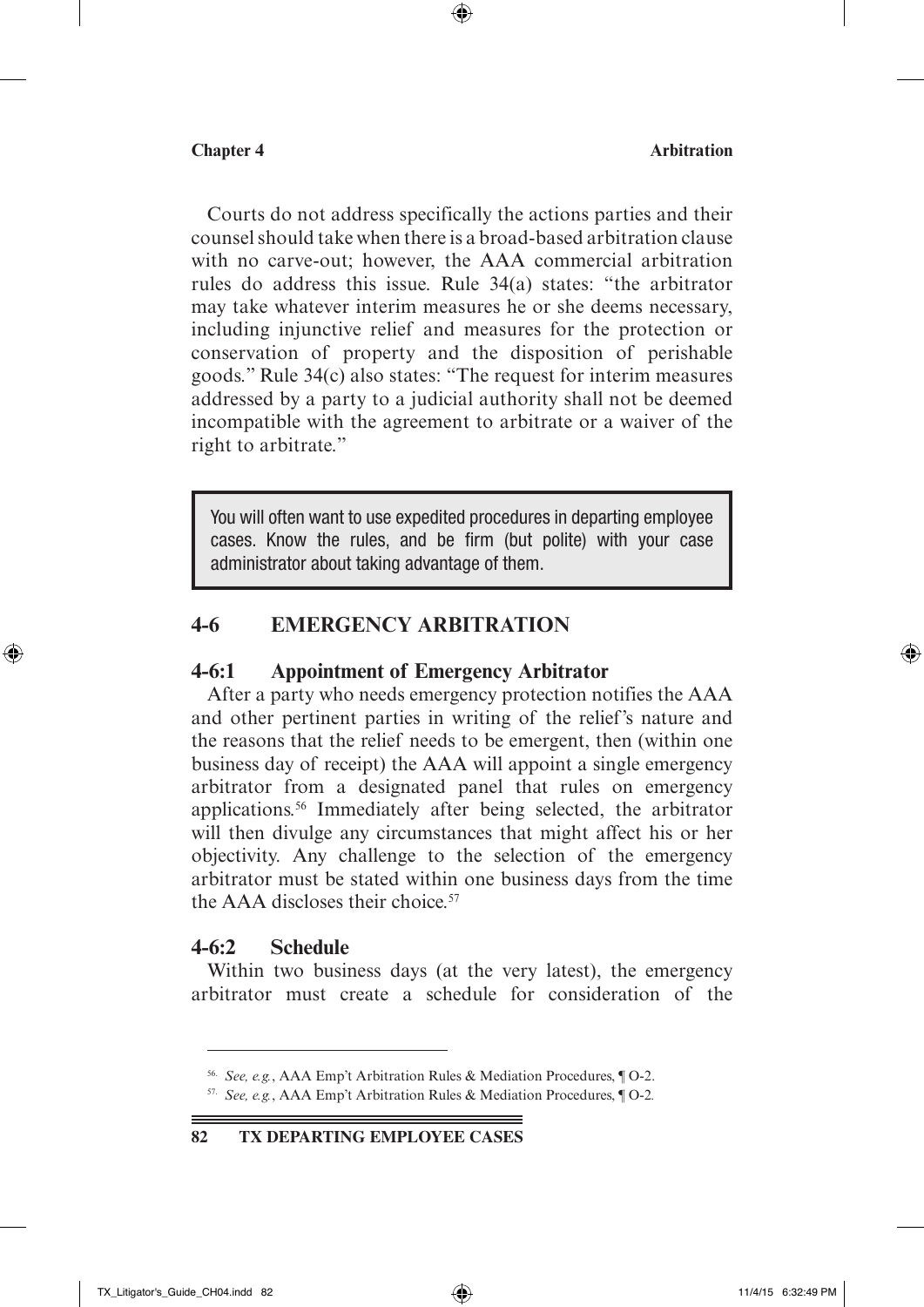### **EMERGENCY ARBITRATION** 4-6

application for emergency relief.<sup>58</sup> In the schedule, all parties must be given a reasonable opportunity to be heard. However, telephone and written communications may be allowed in the alternative to formal hearings.<sup>59</sup>

 $\textcircled{\scriptsize{+}}$ 

### **4-6:3 Interim Award**

Once the arbitrator is persuaded that instant, irreparable damage will occur without granting the seeking, entitled party emergency relief, the arbitrator is able to grant an interim award that gives the necessary party the emergency relief and both parties the reasoning behind the grant. $60$ 

### **4-6:4 Constitution of the Panel**

While a party may apply to the emergency arbitrator, the panel is the body that will act and rule on an application for the modification of an interim reward. The only power an emergency arbitrator has over the modification is if he or she is included on the panel. $61$ 

### **4-6:5 Security**

↔

The AAA Employment Arbitration Rules and Mediation Procedure state that, "[a]ny interim award of emergency relief may be conditioned on provision by the party seeking such relief of appropriate security."62

### **4-6:6 Special Master**

The agreement (or waiver of the right) to arbitrate and a request for interim actions that a party asks of the court shall not be deemed irreconcilable. If the court directs the AAA to nominate a special master to contemplate the request, the AAA will act in accordance with Section O-1 of these rules.<sup>63</sup>

### **TX Departing Employee Cases 83**

↔

<sup>58.</sup> *See, e.g.*, AAA Emp't Arbitration Rules & Mediation Procedures, ¶ O-3.

<sup>59.</sup> *See, e.g.*, AAA Emp't Arbitration Rules & Mediation Procedures, ¶ O-3*.*

<sup>60.</sup> *See, e.g.*, AAA Emp't Arbitration Rules & Mediation Procedures, ¶ O-4.

<sup>61.</sup> *See, e.g.*, AAA Emp't Arbitration Rules & Mediation Procedures, ¶ O-5.

<sup>62.</sup> AAA Emp't Arbitration Rules & Mediation Procedures, ¶ O-6.

<sup>63.</sup> *See, e.g.*, AAA Emp't Arbitration Rules & Mediation Procedures, ¶ O-7.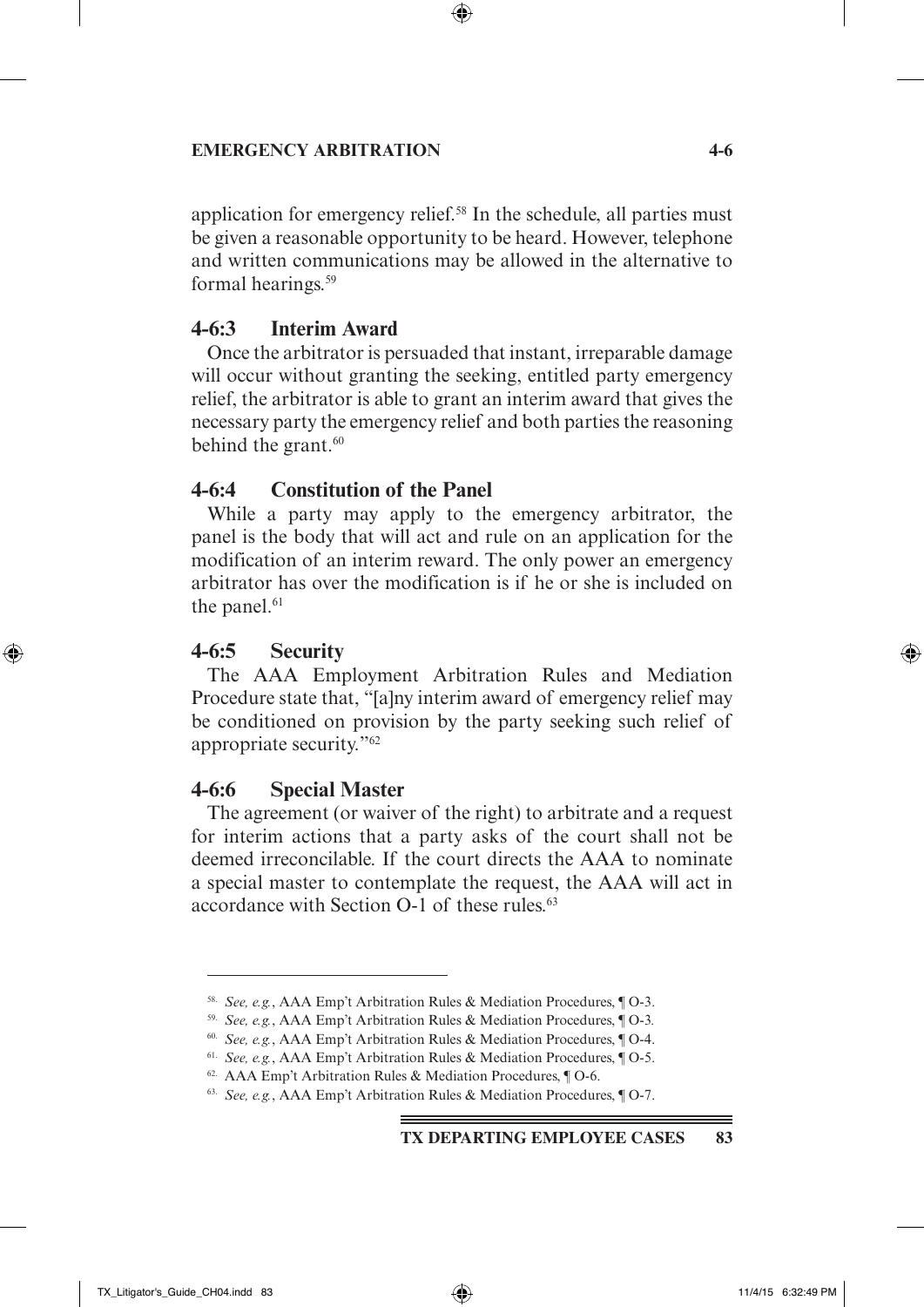# **4-7 The Management Conference**

Regardless of a need for expedited relief, an arbitrator will arrange for a management conference during which the parties discuss with the arbitrator their preferred procedures and timelines for the arbitration hearing. The items decided at a management conference include:

 $\textcircled{\scriptsize{*}}$ 

- 1. The date of the hearing;
- 2. The length of the hearing;
- 3. The damages amounts from any claims and counterclaims;
- 4. Any discovery to be provided and deadlines for submission;
- 5. The deadlines for exchange of witness lists with outlines of testimonies;
- 6. The deadlines for exchange of expert designations and exchange of expert witness reports;
- 7. Whether any other discovery should be had, such as document production and interrogatories;
- 8. The location of the hearing;
- 9. Whether briefs will be exchanged before or after the hearing;
- 10. The deadline for exchange of trial exhibits;
- 11. The deadline for stipulation of uncontested facts;
- 12. The type of award to be rendered by the arbitrator;
- 13. The deadlines for dispositive motions, if any; and
- 14. A possible date for additional preliminary hearings or pretrial hearings prior to arbitration.<sup>64</sup>

Most often, this hearing is held via telephone conference. It is wise for the parties to confer and agree on as many deadlines as possible before the management conference.

### **84 TX Departing Employee Cases**

⊕

↔

<sup>64.</sup> In this context, "pretrial" means before the final arbitral hearing.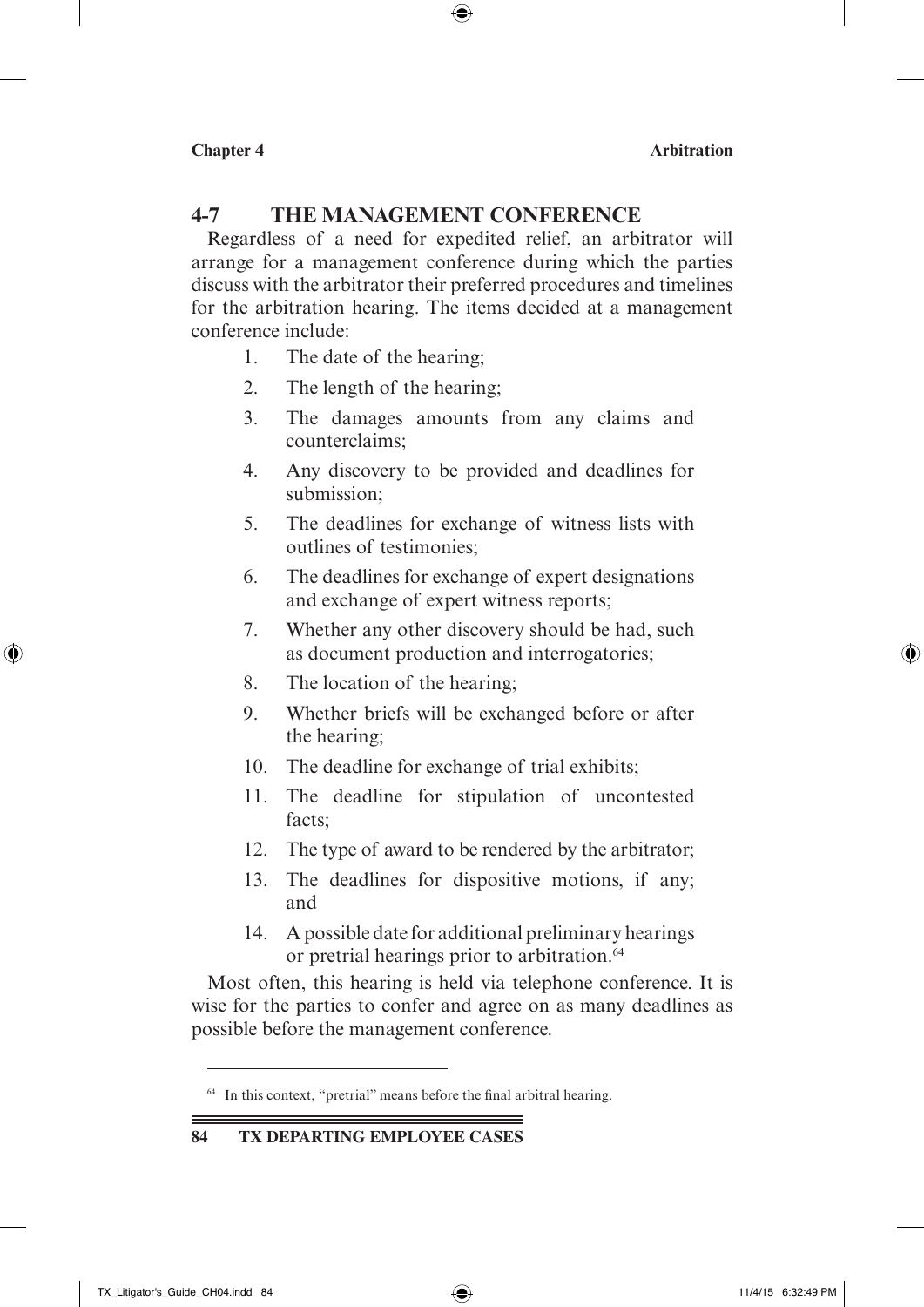### **Protective Orders 4-10**

# **4-8 Discovery and Deadlines**

Arbitrators do not provide discovery as a matter of right as under most rules of civil procedure. Usually, the arbitrator and counsel agree to conduct limited discovery, which often involves stipulating limitations on the number of hours for deposition, the number of requests for production or interrogatories, and some type of preliminary exchange of information (such as under Fed. R. Civ. P. 26 and the like). An arbitrator then includes these limitations in the order following the management conference. Sometimes, the arbitration procedure will set forth the manner and method of conducting discovery, which the arbitrator will follow unless the parties otherwise agree.

 $\textcircled{\scriptsize\textsf{P}}$ 

One advantage of arbitration is that the arbitrator can resolve discovery disputes in short order. Arbitrators generally can make themselves available within a day or two of a discovery dispute that arises, and they commonly schedule discovery conferences via telephone to resolve the dispute without need of further motions or paperwork. Of course, if the dispute is more complicated and not remediable by such procedure, an arbitrator will set a rapid briefing schedule to address outstanding disputes. As a result, many parties find that arbitrators deal quickly with discovery disputes that would otherwise slow down a case.

### **4-9 Type of Award**

An arbitrator has the option to grant one of three types of awards: the standard award, the reasoned award, and findings of fact and conclusions of law. The standard award is very short and simply states the result: who wins, who loses, and the damages or other remedies granted. A reasoned award is the most common and is similar to a *per curiam* opinion, generally containing a summary of the facts and the arbitrator's line of reasoning. Findings of fact and conclusions of law mirror a judge's entering judgment with detailed findings of all facts and conclusions of law.

### **4-10 Protective Orders**

A party may request a protective order to protect confidential documents or witness testimony. Then, counsel will confer and propose a protective order to the arbitrator, which arbitrators routinely sign. In the rare instance where the parties cannot agree,

⊕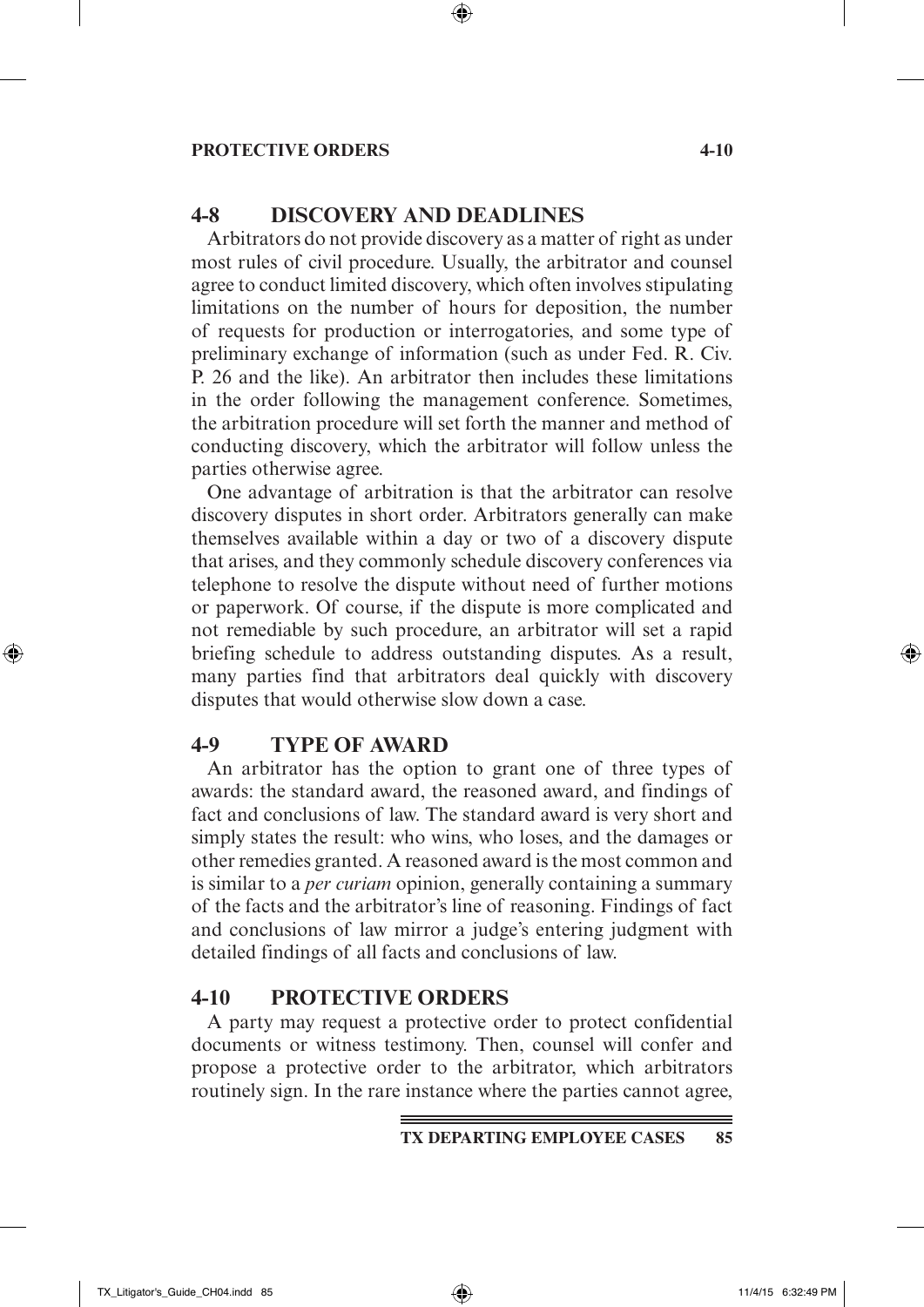they can request a hearing with the arbitrator to determine an appropriate protective order.

 $\textcircled{\scriptsize{+}}$ 

### **4-11 Subpoenas**

Arbitrators also routinely sign subpoenas prepared on forms provided by the arbitral authority staff. What few involved in arbitration fully understand is the limited power of arbitrators to enforce subpoenas. In fact, enforcement of a subpoena requires judicial intervention.

Arbitral subpoenas are usually only an issue when they are directed at a non-party. The question then becomes whether an arbitrator has the power to subpoena a non-party to appear at a hearing as a witness or to bring requested documents. The arbitral subpoena power can be found in the Federal Arbitration Act (FAA), which states:

> The arbitrators selected either as prescribed in this title or otherwise, or a majority of them, may summon in writing any person to attend before them or any of them as a witness and in a proper case to bring with him or them any book, record, document, or paper which may be deemed material as evidence in the case. The fees for such attendance shall be the same as the fees of witnesses before masters of the United States courts. Said summons shall issue in the name of the arbitrator or arbitrators, or a majority of them, and shall be signed by the arbitrators, or a majority of them, and shall be directed to the said person and shall be served in the same manner as subpoenas to appear and testify before the court; if any person or persons so summoned to testify shall refuse or neglect to obey said summons, upon petition the United States district court for the district in which such arbitrators, or a majority of them, are sitting may compel the attendance of such person or persons before said arbitrator or arbitrators, or punish said person or persons for contempt in the same manner provided by law for securing the attendance of witnesses or their punishment for

**86 TX Departing Employee Cases**

⊕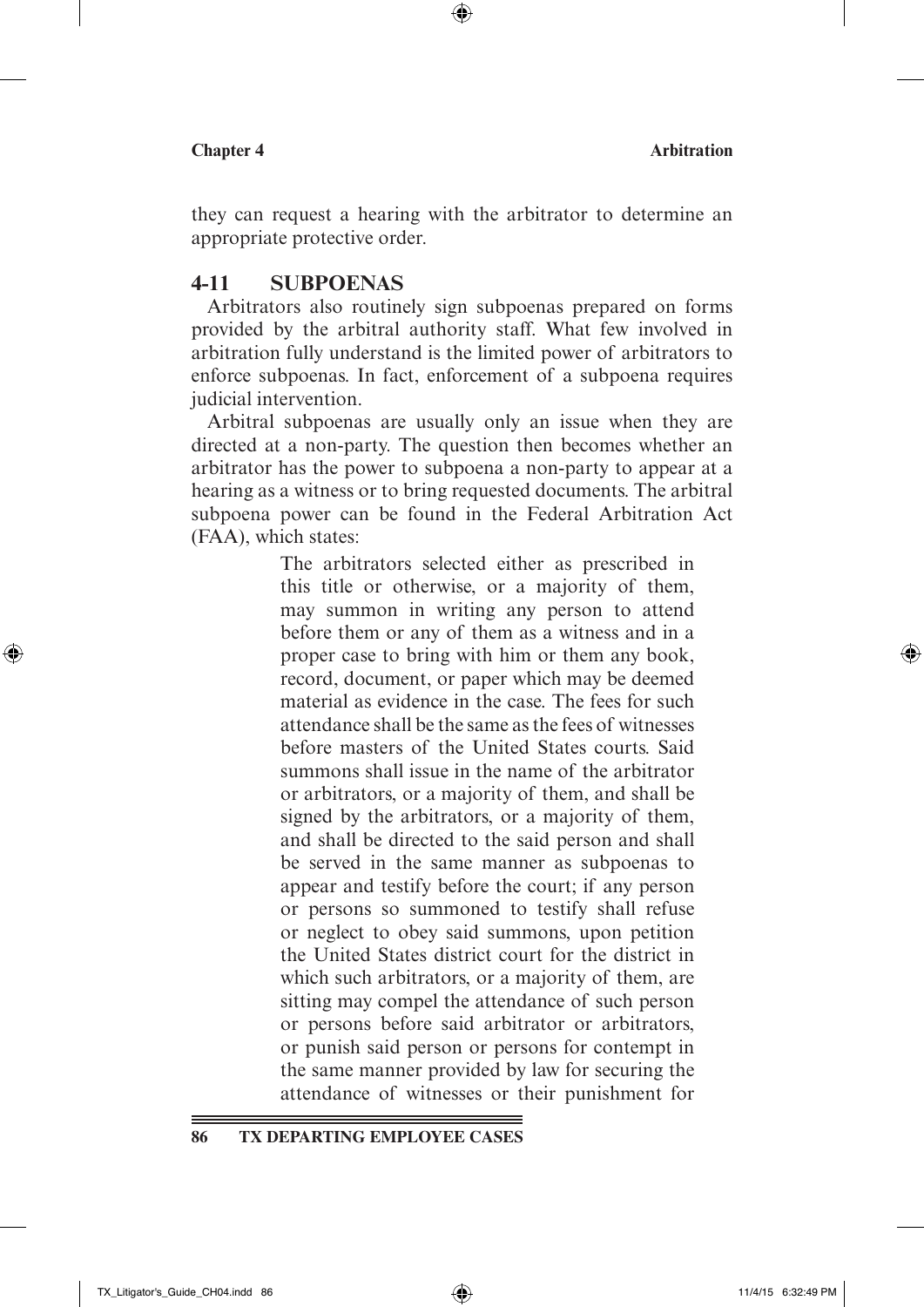### **Subpoenas 4-11**

neglect or refusal to attend in the courts of the United States.<sup>65</sup>

Additionally, Rule 31(d) of the AAA Commercial Rules states:

 $\textcircled{\scriptsize{+}}$ 

"[a]n arbitrator or other person authorized by law to subpoena witnesses or documents may do so upon the request of any party or independently."66

Courts are split as to whether a non-party must comply with an arbitrator's pre-hearing document subpoena. The Eighth Circuit $67$ in *In re Sec. Life Ins. Co. of Am.* held that the arbitrators had "implicit" power to subpoena relevant documents for review by a non-party prior to the hearing, since they had power to subpoena relevant documents for production at the hearing. The Third Circuit, however, has taken a contrary position.<sup>68</sup> There, the court found that, in an arbitration governed by the FAA, arbitrators did not have the authority to issue discovery subpoenas for documents to non-parties. Alternatively, the Fourth Circuit<sup>69</sup> in *COMSAT Corp. v. National Science Foundation*, held it would enforce the arbitral orders for pre-hearing discovery of non-parties only upon a showing of "special need." In addition to its holding regarding the subpoena power, the Eighth Circuit<sup>70</sup> has also found that, implicit in an arbitration panel's power to subpoena relevant documents for production at a hearing, is the power to order the production of relevant documents for review by a party prior to the hearing.

Judge Fitzwater has eloquently articulated what will be the likely result in Texas Federal Courts:

> The court adopts the reasoning of the Third and Second Circuits and holds that § 7 of the FAA does not authorize arbitrators to compel production of documents from a non-party, unless they are doing so in connection with the non-party's attendance at an arbitration hearing. As the Third Circuit

**TX Departing Employee Cases 87**

↔

 $\leftrightarrow$ 

<sup>65.</sup> 9 U.S.C. § 7.

<sup>66.</sup> *See, e.g.*, AAA Commercial Rules, ¶ R-31(d)*.* 

<sup>67.</sup> *In Re Sec. Life Ins. Co. of Am.*, 228 F.3d 865, 870-71 (8th Cir. 2000).

<sup>68.</sup> *See Hay Group, Inc. v. E.B.S. Acquisition Corp.*, 360 F.3d 404, 406 (3d Cir. 2004).

<sup>69.</sup> *COMSAT Corp. v. Nat'l Sci. Found*., 190 F.3d 269, 278 (4th Cir. 1999).

<sup>70.</sup> *Sec. Life Ins. Co. of Am. v. Duncanson & Holt (in Re Sec. Life Ins. Co. of Am.)*, 228 F.3d 865, 870-71 (8th Cir. 2000).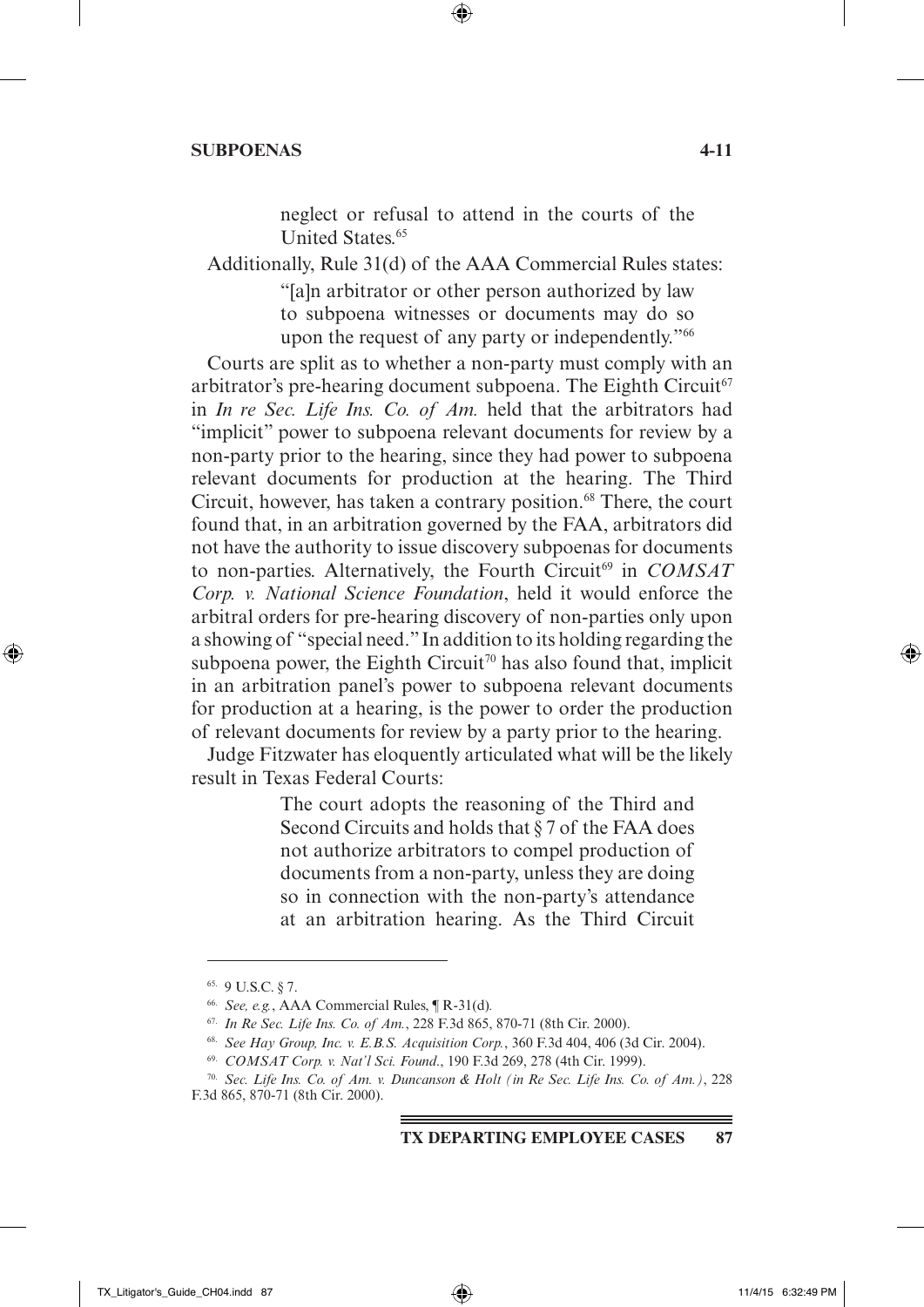reasoned, the text of § 7 mentions only orders to produce documents when brought with a witness to a hearing. *Hay Group*, 360 F.3d at 407. The text is "straightforward and unambiguous." *Life Receivables*, 549 F.3d at 216. Further, the section is similar to a previous version of Fed. R. Civ. P. 45, which before 1991 did not allow pre-hearing subpoenas of documents from non-parties. See *Hay Group*, 360 F.3d at 407; *Life Receivables*, 549 F.3d at 216 ("The FAA was enacted in a time when prehearing discovery in civil litigation was generally not permitted."). Finally, the court declines to read greater powers into the text of § 7 despite policy preferences favoring arbitration efficiency, because the court's policy preferences cannot override the clear text of the statute. *See Hay Group*, 360 F.3d at 406 (citing *Eaves v. County of Cap May*, 239 F.3d 527, 531-32 (3d Cir. 2000)).<sup>71</sup>

 $\textcircled{\scriptsize{+}}$ 

Section 7 of the FAA clearly grants power to the district court in the districts in which the arbitrator is sitting to enforce arbitral subpoenas directed to parties as well as non-parties. The Federal Rules of Civil Procedure require that an order seeking enforcement of a subpoena of a non-party must be made in the district where the discovery is being or is to be taken.72 Moreover, an arbitrator has the authority to require non-parties to be witnesses and to produce documents at a hearing.73

The Texas Arbitration Act allows pre-hearing discovery in arbitration.74 Of course, when the witness is more than 150 miles from the arbitration location, discovery from that witness may be difficult to obtain.<sup>75</sup> To subpoena a witness outside the 150 mile radius, counsel must file an ancillary action in the Texas district where the witness resides (that supports the arbitrator-issued subpoena) and then serve a subpoena with that caption. Should the

73. 9 U.S.C. § 7.

**88 TX Departing Employee Cases**

↔

<sup>71.</sup> *Empire Financial Group, Inc., v. Pension Financial Services, Inc., et al.*, 2010 U.S. Dist. LEXIS 8782 No. 3:09-CV-2155-D, 285-86 (N.D. Tex. 2010) (mem. op.)

<sup>72.</sup> Fed. R. Civ. P. 37(a)(1).

<sup>74.</sup> Tex. Civ. Prac. & Rem. Code § 171.051.

<sup>75.</sup> Tex. R. Civ. P. 176.3(a).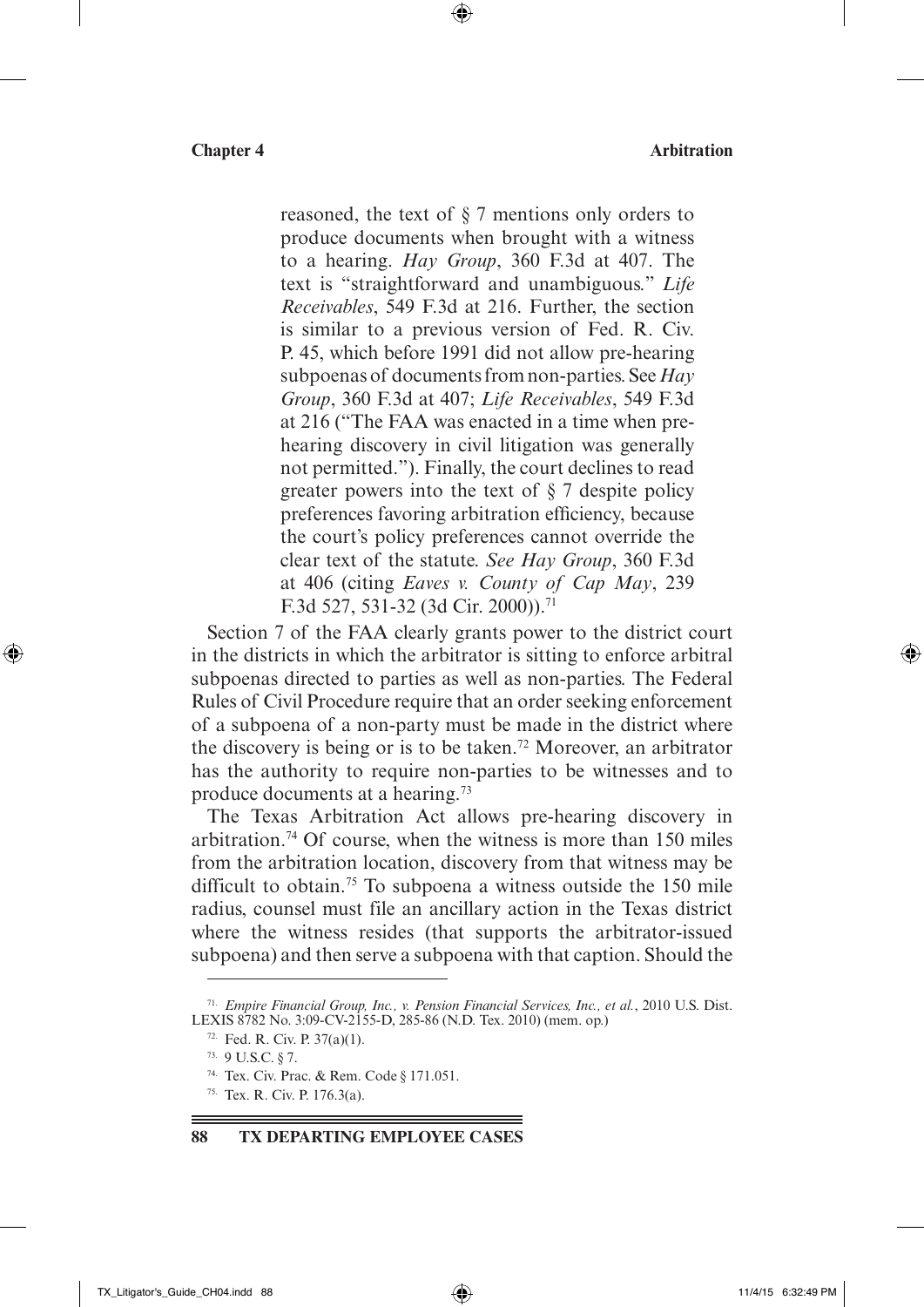### **Confidentiality 4-14**

witness be from another state, which will not enforce the subpoena of the arbitrator, then probably the best course is for counsel is to file an ancillary action where the arbitration is pending, request a commission (or whatever the other state requires), and comply with the additional requirements of that state.

 $\textcircled{\scriptsize{*}}$ 

Many practicioners overlook the difficulty in procuring testimony from a reluctant non-party witness. If applicable, this is something that should be considered early in the process.

# **4-12 Alternative Methods of Procuring Testimony**

Another benefit of arbitration is an arbitrator's flexibility in presentation. For example, arbitrators routinely take witnesses out of order for the parties' or witnesses' convenience, and they may take witness testimony by video conference, Skype, telephone conference, or any other effective method. Arbitrators can take testimony by deposition and review the testimony at a time when the parties are not present. Occasionally, arbitrators take affidavit testimony, which is considered by most arbitrators to be unpersuasive as to any contested issue. Arbitrators often dispense with prove-up of documents via records custodians, instead requesting or requiring the parties' stipulation to the authenticity of documents, unless authenticity is genuinely at issue.

# **4-13 Continuance**

Arbitrators view the processes as driven by the parties and will grant generally continuances or postponements, provided that the parties agree. However, many are reluctant to grant continuances because of the perceived benefit of expedited resolution through arbitration. Therefore, arbitrators often require the attorneys' clients either to sign-off on a motion for continuance or to be present at any hearing at which a party requests a continuance.

### **4-14 Confidentiality**

Arbitrations are private. Uniformly among all arbitral authorities, no outsiders may be involved in an arbitral process absent consent

⊕